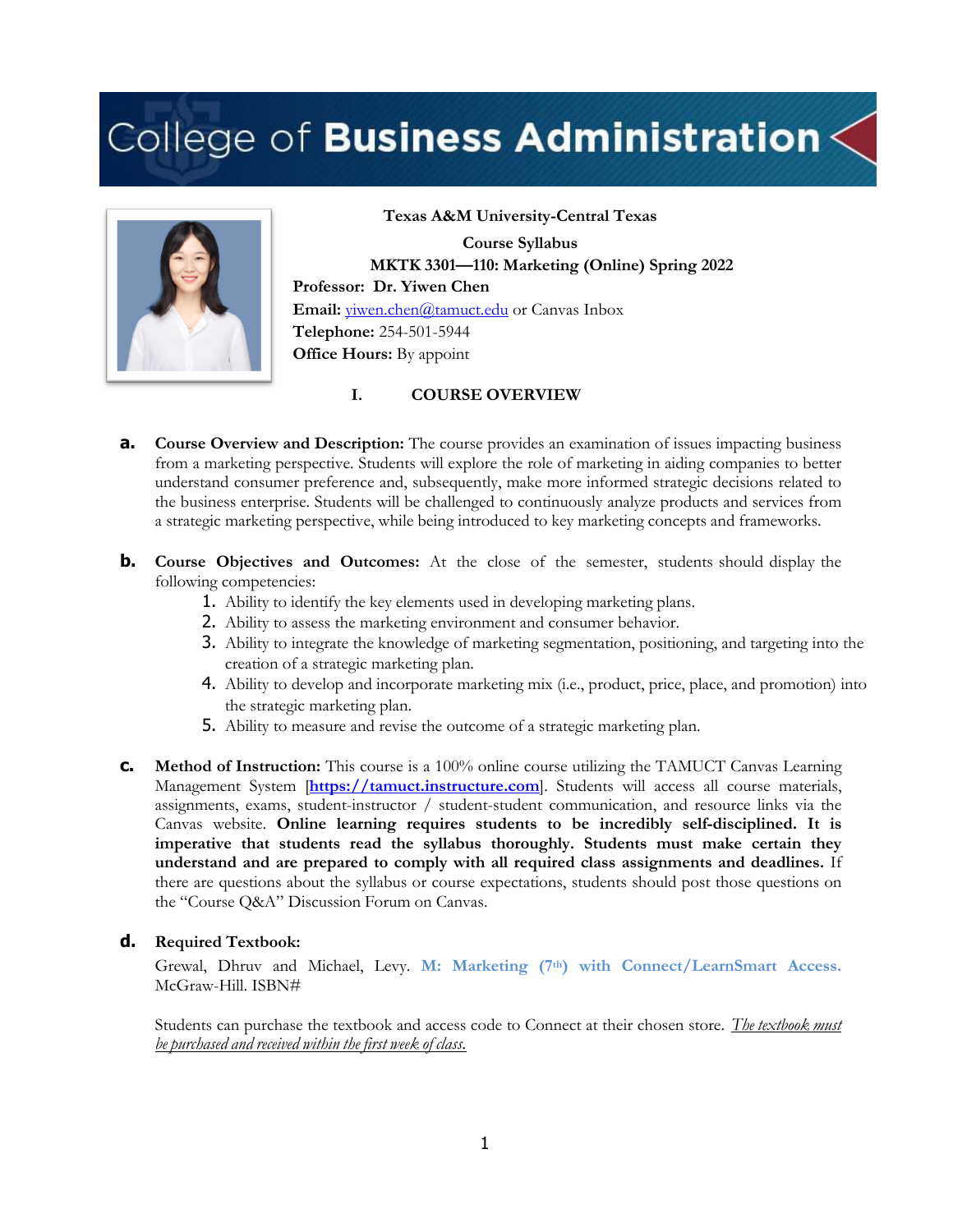#### **I. INSTRUCTOR COMMUNICATION AND CONTACT INFORMATION**

- **a. Student/Professor Interaction:** Office hours are by appointment only and will be hosted online. I encourage students to interact with me during office hours to ask any questions about assignments, get clarity on concepts, and/or review grading status in the course. Be sure to allow plenty of lead time before the due date if you are asking about an assignment.
- **b. Email Etiquette:** When communicating via email, make certain to adhere to the following email etiquette standards: (1) have a subject line; (2) begin your message with a greeting and formally address the person you are emailing; (3) identify yourself and state the purpose of your email, and (4) add a signature, including your name and contactinformation. **Failure to adhere to this policy may hurt your grade.**

#### **II. TECHNOLOGY REQUIREMENTS**

**a. Canvas Tools and Resources**: This course will use the A&M-Central Texas Instructure Canvas learning management system. We strongly recommend the latest versions of Chrome or Firefox browsers. Canvas no longer supports any version of Internet Explorer.

Logon to A&M-Central Texas Canvas [https://tamuct.instructure.com/] or access Canvas through the TAMUCT Online link in myCT [https://tamuct.onecampus.com/]. You will log in through our Microsoft portal.

Username: Your MyCT email address. Password: Your MyCT password

**b. Canvas Support:** Use the Canvas Help link, located at the bottom of the left-hand menu, for issues with Canvas. You can select "Chat with Canvas Support," submit a support request through "Report a Problem," or call the Canvas support line: 1-844-757-0953.

For issues related to course content and requirements, contact your instructor.

- **c. Online Proctored Testing:** A&M-Central Texas uses Proctorio for online identity verification and proctored testing. This service is provided at no direct cost to students. If the course requires identity verification or proctored testing, the technology requirements are: Any computer meeting the minimum computing requirements, plus web camera, speaker, and microphone (or headset). Proctorio also requires the Chrome web browser with their custom plug-in.
- **d. Other Technology Support:** For log-in problems, students should contact Help Desk Central **24 hours a day, 7 days a week**

Email: helpdesk@tamu.edu Phone: (254) 519-5466 Web Chat: [http://hdc.tamu.edu] Please let the support technician know you are an A&M-Central Texas student.

*Dr. Chen should be consulted regarding course content issues. Technology issues should be directed to the Help Desk. When calling for support, please let your support technician know you are a TAMUCT student.*

#### **III. COURSE REQUIREMENTS**

**a. Student Introduction Video:** Students will be asked to create an introduction video for the first week of class. Detailed instructions are posted on Canvas. **Students will be required to respond respectfully to TWO videos.** This video will allow the professor and your classmates to know each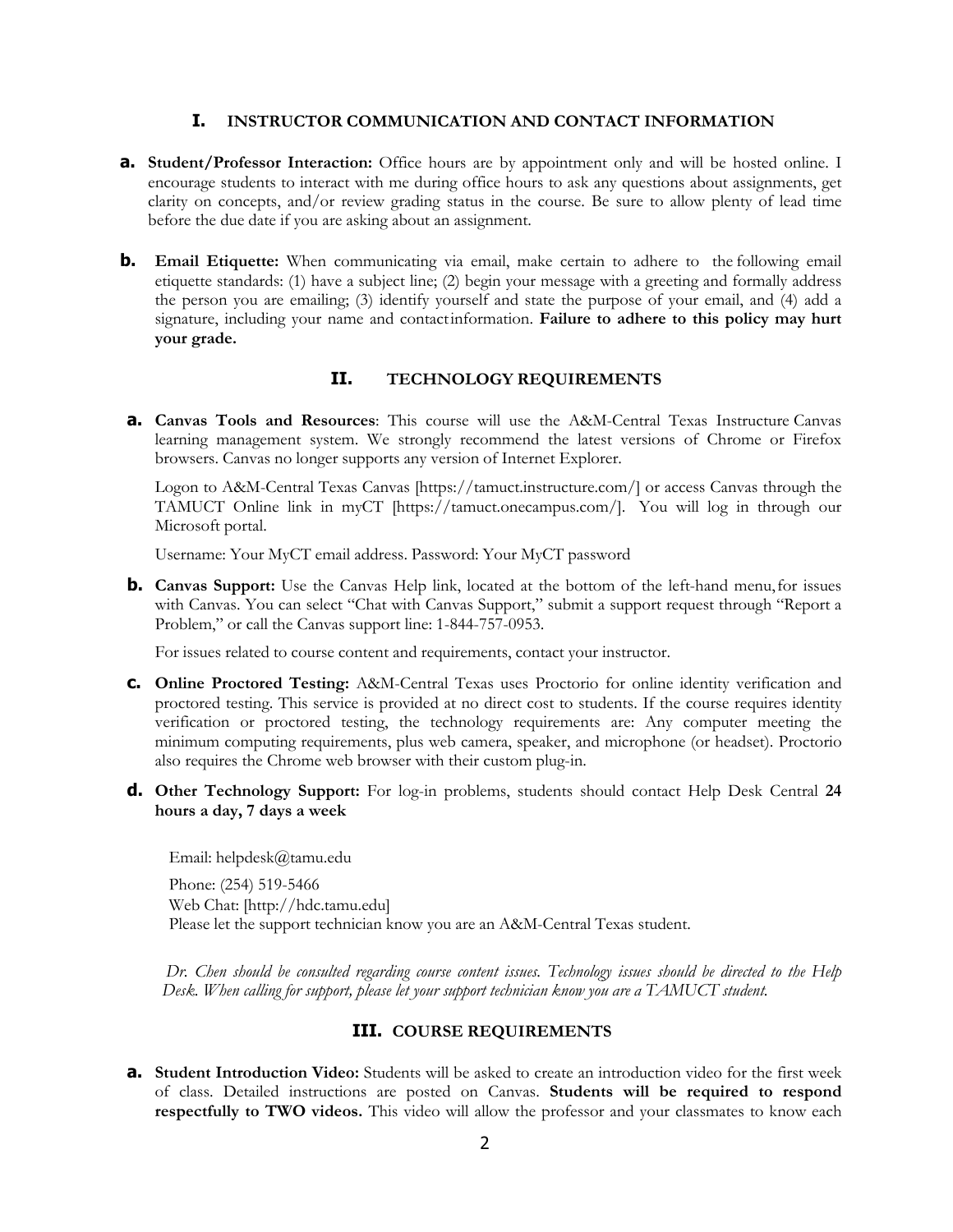other. The student introduction video is worth **35 grading points**.

- **b.** Connect/LearnSmart Reading Assignments: There will be a total of 15 Connect/LearnSmart assignments. Each of these assignments will be completed through Canvas by the date stipulated on the tentative course outline. Each exercise is worth 10 grading points totaling **150 grading points.**
- **c. Lecture video quizzes:** Each lecture video includes 2-3 true/false or multiple-choice questions. These questions are based on concepts learned from the video and are designed to help you check your knowledge. The total point for this assignment **70 grading points.**
- **d. Video Case Discussions:** There will be a total of 25 discussion posts. For each discussion task, you'll watch 1-2 videos on a marketing-related topic. Each post will be due on the dates stipulated in the tentative course outline. Instructions for the discussion posts will be given in each assigned discussion. **For each post, students will be required to respond constructively to TWO posts.** Each discussion post (including peer posts) is worth between 5-20 grading points (depending on the difficulty of the assignment), totaling **250 grading points.**
- **e. Application-based Simulation:** There will be a total of 7 role-playing tasks in this simulation. In each round, you'll be exposed to a marketing situation and help the company to make the right decisions. The goal of this assignment is to help students apply the concepts to solve real problems. Each roleplaying assignment is worth 20 points, totaling **140 grading points.**
- **f. Quizzes**: There will be a total of 5 quizzes. The quizzes will test each student's knowledge of the key frameworks and concepts. The quiz will contain multiple-choice and true/false. The quizzes will be based on concepts learned from the text as well as concepts learned through the additional resources in the modules. Each quiz is worth 50 grading points totaling **250 grading points**.

#### **IV. GRADING POINTS AND POLICIES**

| Total<br>895                                                       | points |
|--------------------------------------------------------------------|--------|
| Quizzes (5 total at 50 points each)<br>250                         | points |
| Role-playing activities (7 at 20 points each)<br>140               | points |
| Discussions (25 at 10 points each)<br>250                          | points |
| Lecture video Quizzes<br>70                                        | points |
| LearnSmart Reading Assignments (15 total at 10 points each)<br>150 | points |
| Student Introduction Video<br>35                                   | points |

**a. Grading Policy:** Minimum points required for a specific course grade are noted in the table below. Minimum points required for a specific course grade will NOT be revised for any reason.

| Course Grade | Calculation |
|--------------|-------------|
|              | 90%         |
| R            | 80%         |
| ⊂            | 70%         |
| ו ו          | 60%         |
|              | 59%         |

- **b.** Posting of Grades: All student grades will be posted on the Canvas Grade book and students should monitor their grading status through this tool.
- **c. Late Submissions**: Late submission will not be allowed in this course unless you or a family member in your immediate care experiences a medical emergency.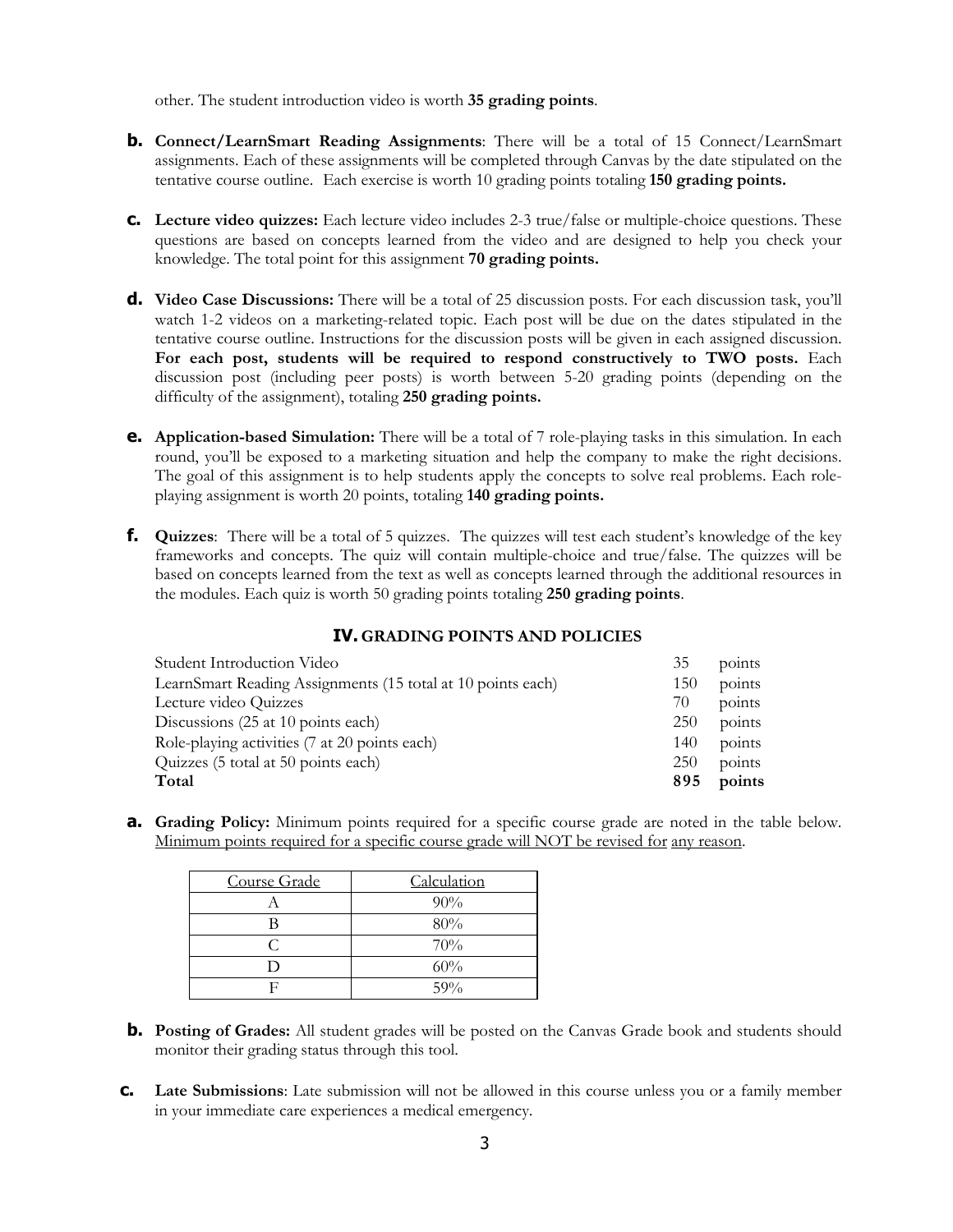#### **V. University Resources, Procedures, and Guidelines**

**a. Drop Policy**: If you discover that you need to drop this class, you must complete the Drop Request Dynamic Form through Warrior Web.

[https://dynamicforms.ngwebsolutions.com/casAuthentication.ashx?InstID=eaed95b9-f2be-45f3-a37d-46928168bc10&targetUrl=https%3A%2F%2Fdynamicforms.ngwebsolutions.com%2FSubmit%2FForm%2F Start%2F53b8369e-0502-4f36-be43-f02a4202f612].

Faculty cannot drop students; this is always the responsibility of the student. The Registrar's Office will provide a deadline on the Academic Calendar for which the form must be completed. Once you submit the completed form to the Registrar's Office, you must go into Warrior Web and confirm that you are no longer enrolled. If you still show as enrolled, FOLLOW-UP with the Registrar's Office immediately. You are to attend class until the procedure is complete to avoid a penalty for absence. Should you miss the drop deadline or fail to follow the procedure, you will receive an F in the course, which may affect your financial aid and/or VA educational benefits.

#### **b. Academic Integrity**

Texas A&M University-Central Texas values the integrity of the academic enterprise and strives for the highest standards of academic conduct. A&M-Central Texas expects its students, faculty, and staff to support the adherence to high standards of personal and scholarly conduct to preserve the honor and integrity of the creative community. Any deviation by students from this expectation may result in a failing grade for the assignment and potentially a failing grade for the course. All academic misconduct concerns will be referred to the Office of Student Conduct. When in doubt about collaboration, citation, or any issue, please contact your instructor before taking a course of action.

For more information regarding the Student Conduct process, [https://www.tamuct.edu/studentaffairs/student-conduct.html].

If you know of potential honor violations by other students, you may submit a report, [https://cm.maxient.com/reportingform.php?TAMUCentralTexas&layout\_id=0].

#### **c. Academic Accommodations**

At Texas A&M University-Central Texas, we value an inclusive learning environment where every student has an equal chance to succeed and has the right to a barrier-free education. The Office of Access and Inclusion is responsible for ensuring that students with a disability receive equal access to the university's programs, services, and activities. If you believe you have a disability requiring reasonable accommodations, please contact the Office of Access and Inclusion, WH-212; or call (254) 501-5836. Any information you provide is private and confidential and will be treated as such.

For more information, please visit our Access & Inclusion Canvas page (log-in required) [https://tamuct.instructure.com/courses/717]

#### **d. Important information for Pregnant and/or Parenting Students**

Texas A&M University-Central Texas supports students who are pregnant and/or parenting. In accordance with requirements of Title IX and related guidance from US Department of Education's Office of Civil Rights, the Dean of Student Affairs' Office can assist students who are pregnant and/or parenting in seeking accommodations related to pregnancy and/or parenting. Students should seek out assistance as early in the pregnancy as possible. For more information, please visit Student Affairs [https://www.tamuct.edu/studentaffairs/pregnant-and-parenting-students.html]. Students may also contact the institution's Title IX Coordinator. If you would like to read more about these requirements and guidelines online, please visit the website [http://www2.ed.gov/about/offices/list/ocr/docs/pregnancy.pdf].

Title IX of the Education Amendments Act of 1972 prohibits discrimination on the basis of sex and gender– including pregnancy, parenting, and all related conditions. A&M-Central Texas is able to provide flexible and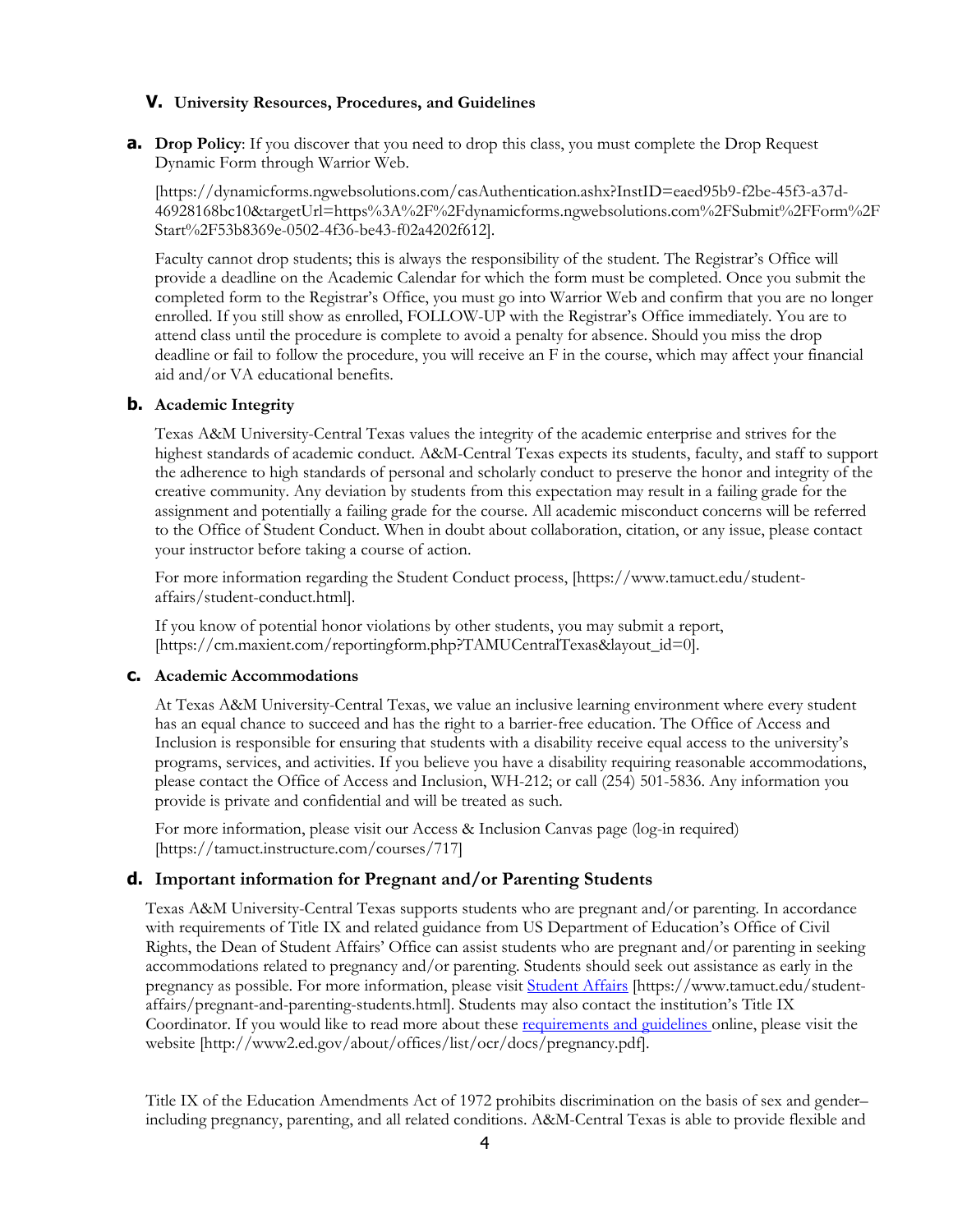individualized reasonable accommodation to pregnant and parenting students. All pregnant and parenting students should contact the Associate Dean in the Division of Student Affairs at (254) 501-5909 to seek out assistance. Students may also contact the University's Title IX Coordinator.

#### **e. Tutoring**

Tutoring is available to all A&M-Central Texas students, on a remote online basis. Visit the Academic Support Community in Canvas to view schedules and contact information. Subjects tutored on campus include Accounting, Advanced Math, Biology, Finance, Statistics, Mathematics, and Study Skills. Student success coaching is available online upon request.

If you have a question regarding tutor schedules, need to schedule a tutoring session, are interested in becoming a tutor, success coaching, or have any other questions, contact Academic Support Programs at (254) 501-5836, visit the Office of Student Success at 212F Warrior Hall, or by emailing studentsuccess@tamuct.edu.

Chat live with a tutor 24/7 for almost any subject from on your computer! Tutor.com is an online tutoring platform that enables A&M-Central Texas students to log in and receive online tutoring support at no additional cost. This tool provides tutoring in over 40 subject areas except for writing support. Access Tutor.com through Canvas.

## **f. University Writing Center**

University Writing Center: Located in Warrior Hall 416, the University Writing Center (UWC) at Texas A&M University–Central Texas (A&M–Central Texas) is a free service open to all A&M–Central Texas students. For the Fall 2021 semester, the hours of operation are from 10:00 a.m.-5:00 p.m. Monday thru Thursday in Warrior Hall 416 (with online tutoring available every hour as well) with satellite hours available online only Monday thru Thursday from 6:00-9:00 p.m. and Saturday 12:00-3:00 p.m.

Tutors are prepared to help writers of all levels and abilities at any stage of the writing process. While tutors will not write, edit, or grade papers, they will assist students in developing more effective composing practices. By providing a practice audience for students' ideas and writing, our tutors highlight the ways in which they read and interpret students' texts, offering guidance and support throughout the various stages of the writing process. In addition, students may work independently in the UWC by checking out a laptop that runs the Microsoft Office suite and connects to WIFI, or by consulting our resources on writing, including all of the relevant style guides. Whether you need help brainstorming ideas, organizing an essay, proofreading, understanding proper citation practices, or just want a quiet place to work, the UWC is here to help!

Students may arrange a one-to-one session with a trained and experienced writing tutor by making an appointment via WCOnline at https://tamuct.mywconline.com/. In addition, you can email Dr. Bruce Bowles Ir. at bruce.bowles@tamuct.edu if you have any questions about the UWC, need any assistance with scheduling, or would like to schedule a recurring appointment with your favorite tutor by making an appointment via WCOnline at https://tamuct.mywconline.com/. In addition, you can email Dr. Bruce Bowles Jr. at bruce.bowles@tamuct.edu if you have any questions about the UWC, need any assistance with scheduling, or would like to schedule a recurring appointment with your favorite tutor.

## **g. University Library**

The University Library provides many services in support of research across campus and at a distance. We offer over 200 electronic databases containing approximately 400,000 eBooks and 82,000 journals, in addition to the 96,000 items in our print collection, which can be mailed to students who live more than 50 miles from campus. Research guides for each subject taught at A&M-Central Texas are available through our website to help students navigate these resources. On campus, the library offers technology including cameras, laptops, microphones, webcams, and digital sound recorders.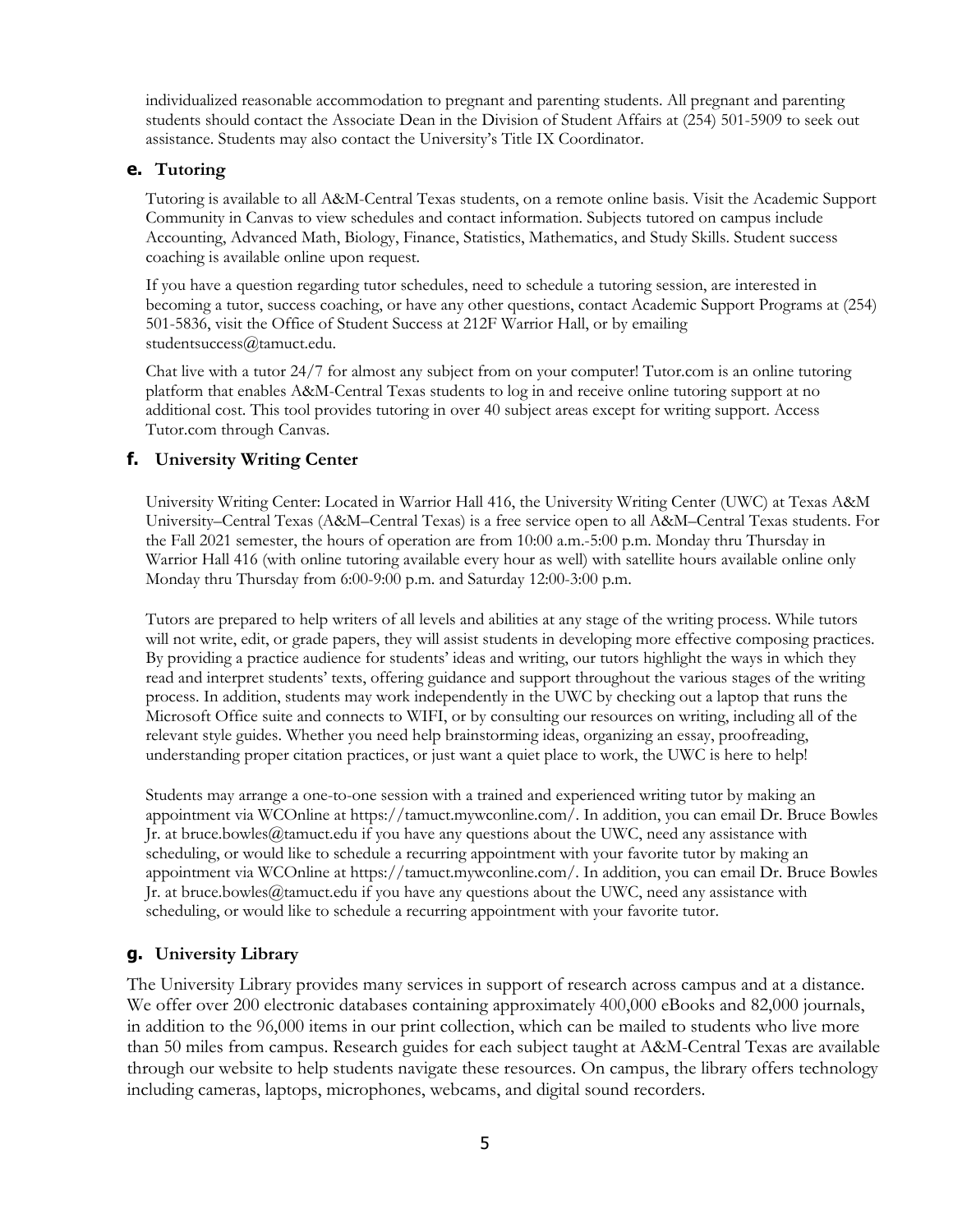Research assistance from a librarian is also available 24 hours a day through our online chat service, and at the reference desk when the library is open. Research sessions can be scheduled for more comprehensive assistance, and may take place virtually through WebEx, Microsoft Teams or in-person at the library. Assistance may cover many topics, including how to find articles in peer-reviewed journals, how to cite resources, and how to piece together research for written assignments.

Our 27,000-square-foot facility on the A&M-Central Texas main campus includes student lounges, private study rooms, group work spaces, computer labs, family areas suitable for all ages, and many other features. Services such as interlibrary loan, TexShare, binding, and laminating are available. The library frequently offers workshops, tours, readings, and other events. For more information, please visit our Library website [http://tamuct.libguides.com/index].

# **h. OPTIONAL POLICY STATEMENTS**

A Note about Sexual Violence at A&M-Central Texas

Sexual violence is a serious safety, social justice, and public health issue. The university offers support for anyone struggling with these issues. University faculty are mandated reporters, so if someone discloses that they were sexually assaulted (or a victim of Domestic/Dating Violence or Stalking) while a student at TAMUCT, faculty members are required to inform the Title IX Office. If you want to discuss any of these issues confidentially, you can do so through Student Wellness and Counseling (254-501-5955) located on the second floor of Warrior Hall (207L).

Sexual violence can occur on our campus because predators often feel emboldened, and victims often feel silenced or shamed. It is incumbent on ALL of us to find ways to actively create environments that tell predators we don't agree with their behaviors and tell survivors we will support them. Your actions matter. Don't be a bystander; be an agent of change. For additional information on campus policy and resources visit the Title IX webpage [https://www.tamuct.edu/compliance/titleix.html].

## **i. Behavioral Intervention**

Texas A&M University-Central Texas cares about the safety, health, and well-being of its students, faculty, staff, and community. If you are aware of individuals for whom you have a concern, please make a referral to the Behavioral Intervention Team. Referring your concern shows you care. You can complete the referral online [https://cm.maxient.com/reportingform.php?TAMUCentralTexas&layout\_id=2].

Anonymous referrals are accepted. Please see the Behavioral Intervention Team website for more information [https://www.tamuct.edu/bit]. If a person's behavior poses an imminent threat to you or another, contact 911 or A&M-Central Texas University Police at 254-501-5800.